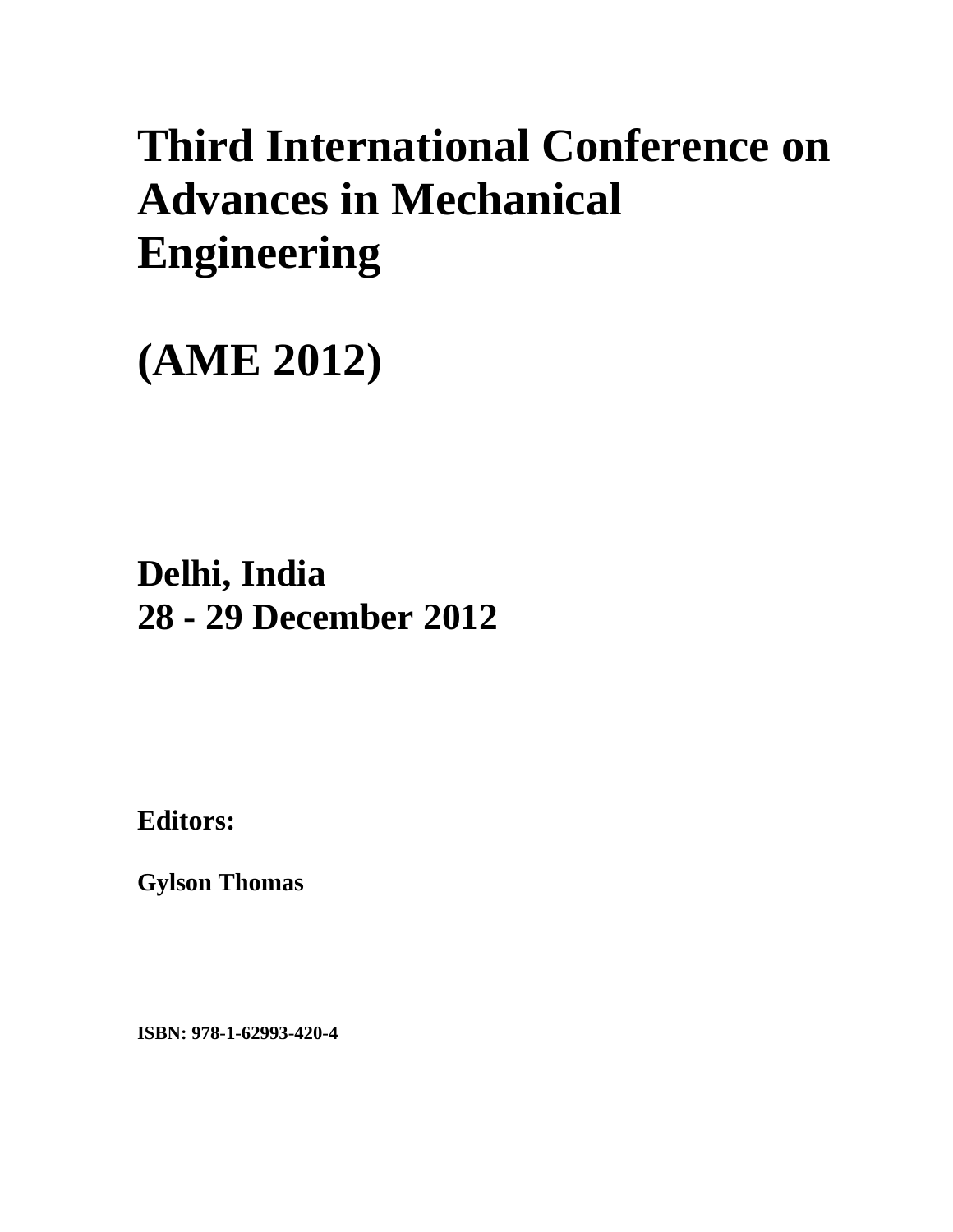**Printed from e-media with permission by:** 

Curran Associates, Inc. 57 Morehouse Lane Red Hook, NY 12571



**Some format issues inherent in the e-media version may also appear in this print version.** 

Copyright© (2012) by The Institute of Doctors Engineers and Scientists (IDES) All rights reserved.

Printed by Curran Associates, Inc. (2014)

For permission requests, please contact IDES-CPS at the address below.

IDES-CPS Prins Hendriklaan 19 1075 AZ Amsterdam, Netherlands

Phone: +31-6855 84465

cps.info@theides.org

#### **Additional copies of this publication are available from:**

Curran Associates, Inc. 57 Morehouse Lane Red Hook, NY 12571 USA Phone: 845-758-0400 Fax: 845-758-2634 Email: curran@proceedings.com Web: www.proceedings.com